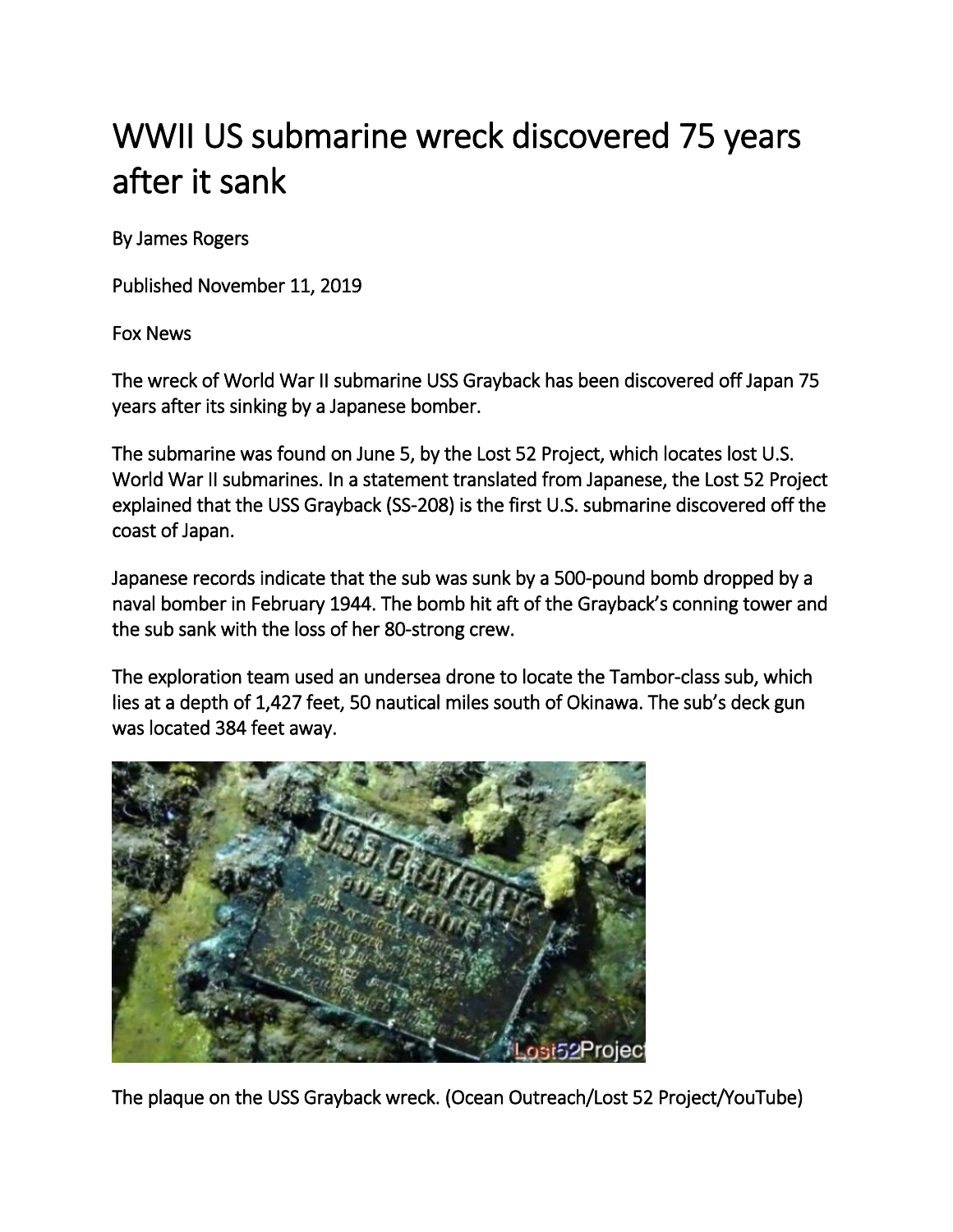In the statement, Lost 52 Project founder Tim Taylor described the discovery as "absolutely amazing." The sub is ranked the 20th most successful U.S. submarine of World War II, according to the Lost 52 Project.

The USS Grayback was launched on Jan. 31, 1941, according to the Naval History and Heritage Command and quickly earned a fearsome reputation in the Pacific Theater. During 10 war patrols, it sank 14 enemy vessels, including Japanese submarines, totaling 63,835 tons of shipping. In January 1943, the sub's crew also rescued six downed U.S. aviators from Munda in the Solomon Islands, for which her commanding officer was awarded the Navy Cross.



The wreck of the USS Grayback was found 50 nautical miles south of Okinawa. (Ocean Outreach/Lost 52 Project/YouTube)

In the statement, Lost 52 Project founder Tim Taylor described the discovery as "absolutely amazing." The research team, he explained, was analyzing some of the final pieces of the sonar data that they had collected when they spotted what proved to be the USS Grayback lying on the ocean floor.

Taylor is also the CEO of Tiburon Subsea, which provides underwater technology equipment and is also the founder of exploration organization, Ocean Outreach.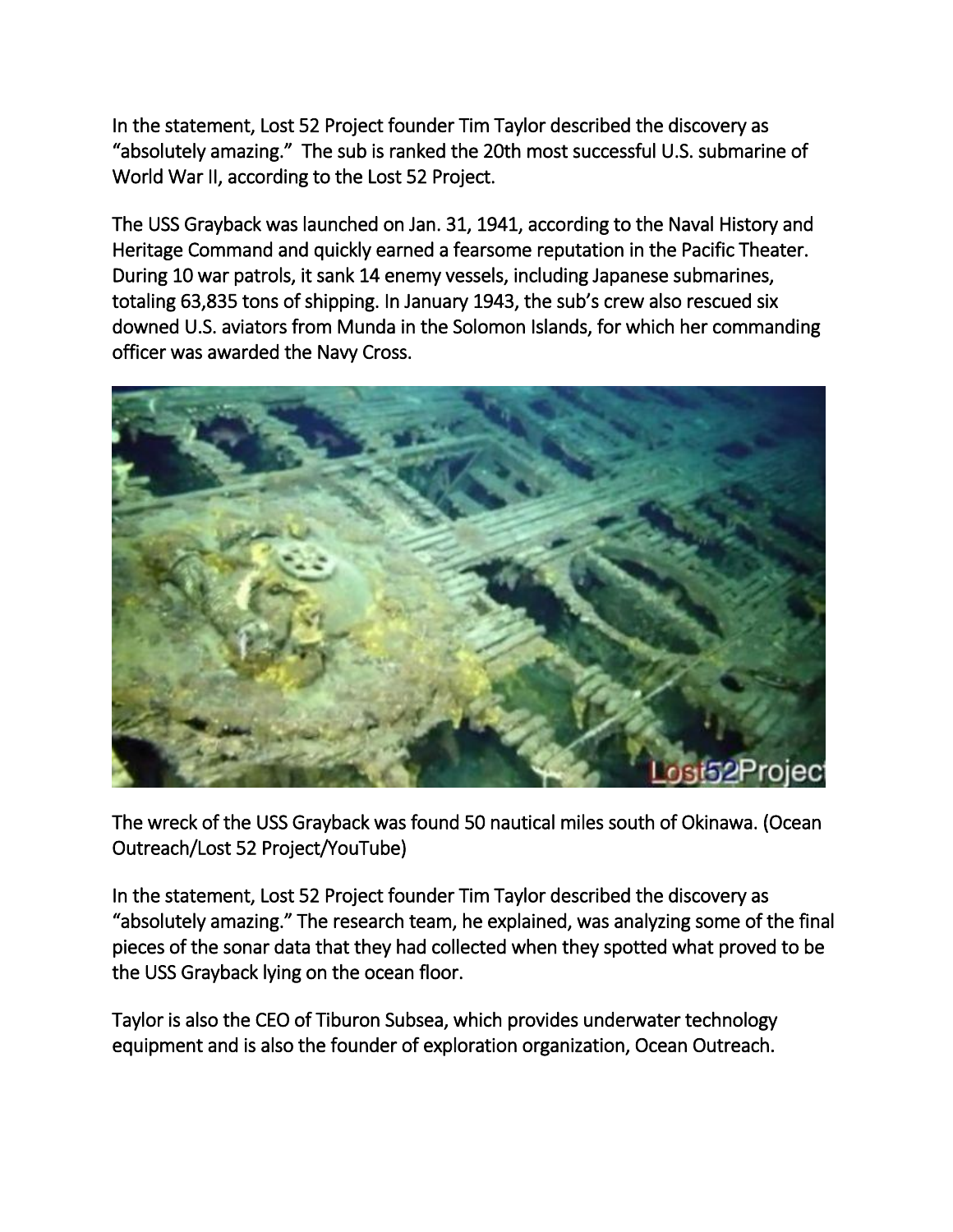A video posted to YouTube by Ocean Outreach on Nov. 10 shows Grayback's damaged hull, as well as a plaque bearing the sub's name, details about its construction in Groton, Conn., and its launch.



The wreck is lying at a depth of 1,427 feet. (Ocean Outreach/Lost 52 Project/YouTube)

Japanese historian Hiroshi Iwasaki also played a crucial role in the discovery. The expert retranslated a primary record of the Grayback's sinking and found that the longitude differed from a record created in 1946. Armed with the new coordinates, the Lost 52 Project was able to target the area where the wreck was subsequently found.

The discovery provides closure for the families of the USS Grayback's crew. "[Seventyfive] year old mystery solved and families of 80 Sailors have closure: USS Grayback has been found," tweeted the Naval History and Heritage Command on Sunday.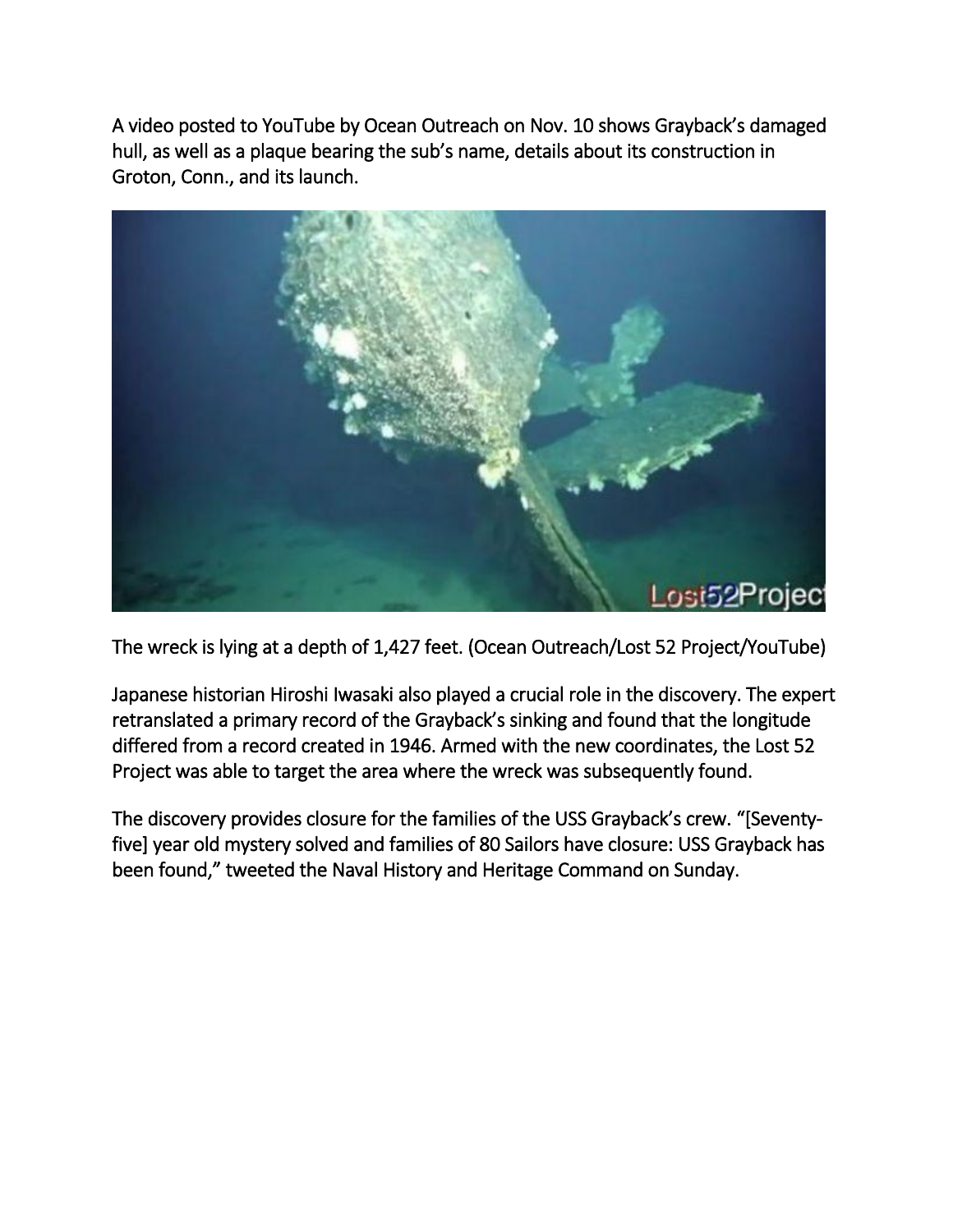

The USS Grayback sank with the loss of her 80-strong crew. (Ocean Outreach/Lost 52 Project/YouTube)

The USS Grayback is the fifth sub discovered by the Lost 52 Project. Earlier this year, the team located the bow of World War II submarine USS Grunion 77 years after the sub went missing off the remote Aleutian Islands in Alaska on her first war patrol.